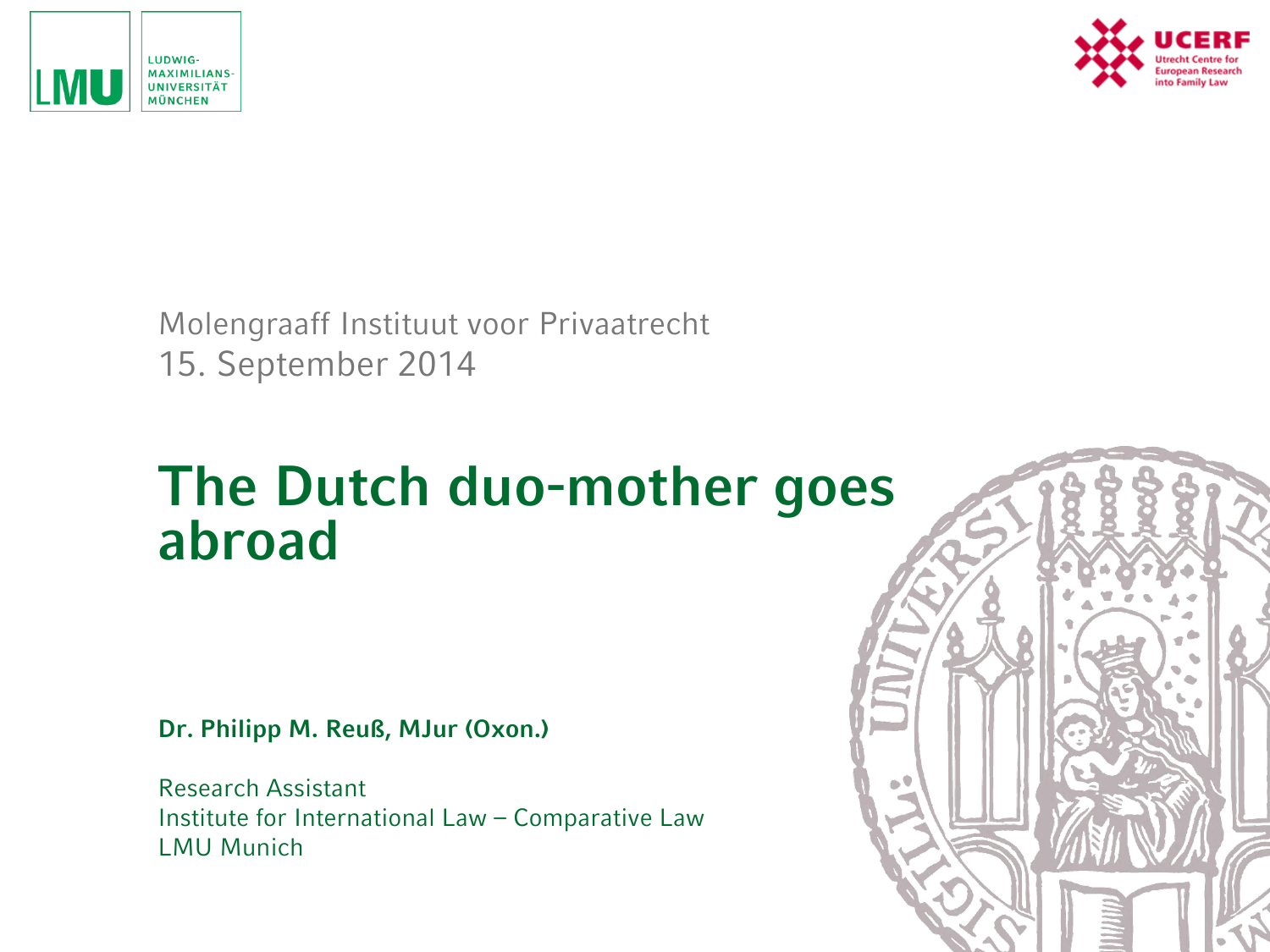

### A fictive case

Dr. Philipp M. Reuß, Mjur (Oxon.) 15.09.2014 # 2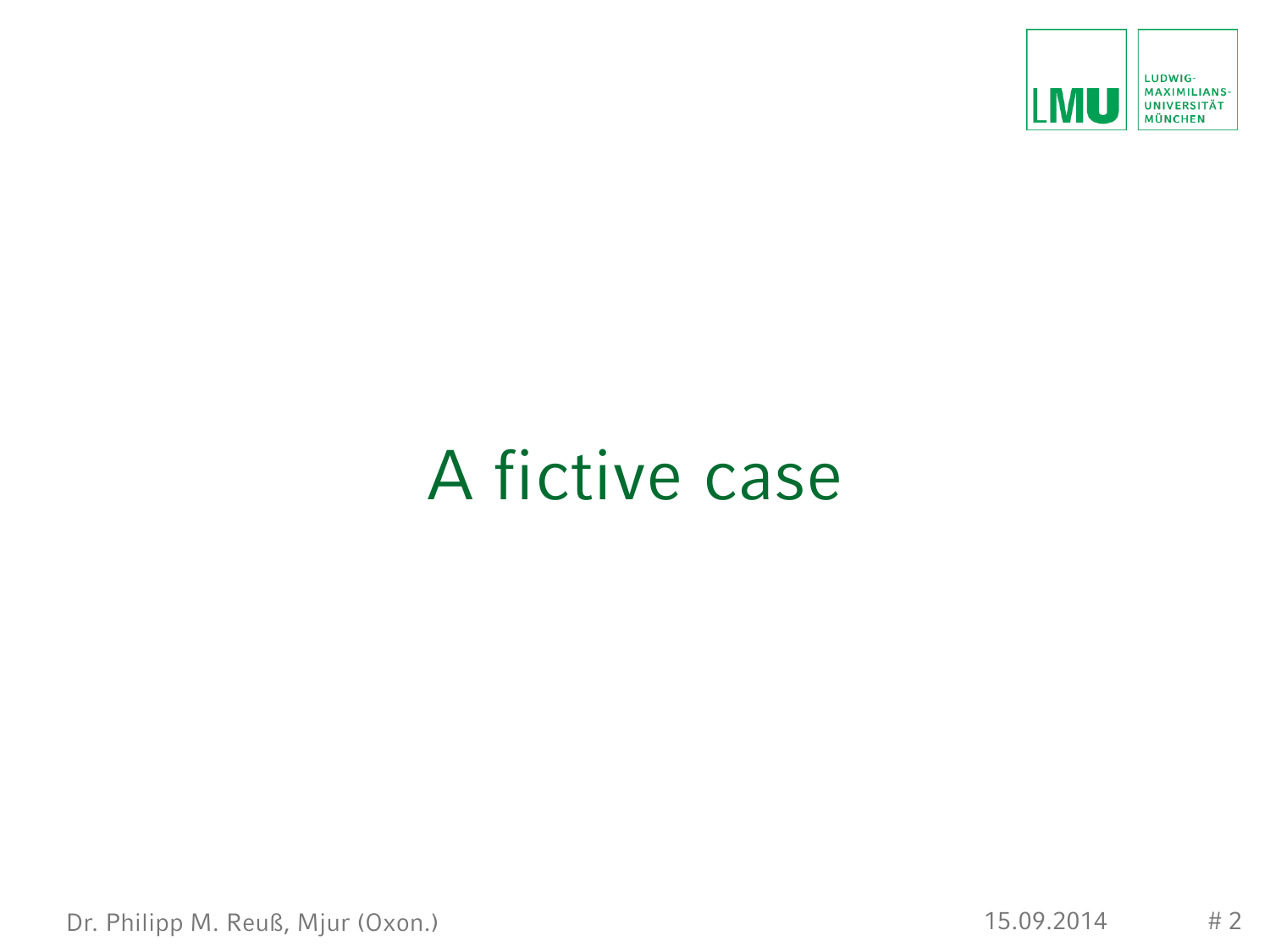

Source: <http://legostarwars.wikia.com/> and [http://de.lego.wikia.com](http://de.lego.wikia.com/)

Dr. Philipp M. Reuß, MJur (Oxon.) 15.09.2014 # 3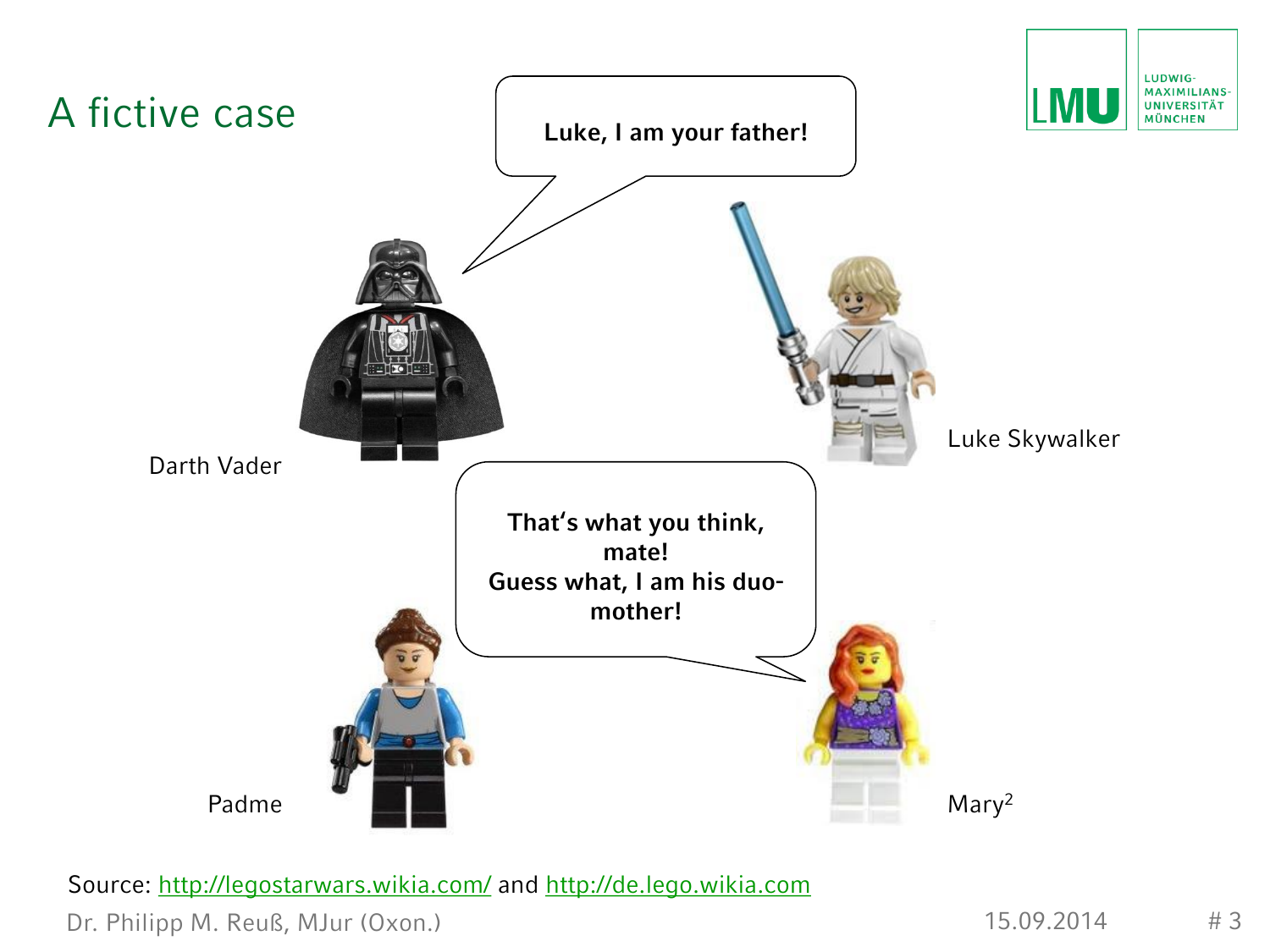

# Legal Motherhood under Dutch Law

Dr. Philipp M. Reuß, Mjur (Oxon.) 15.09.2014 # 4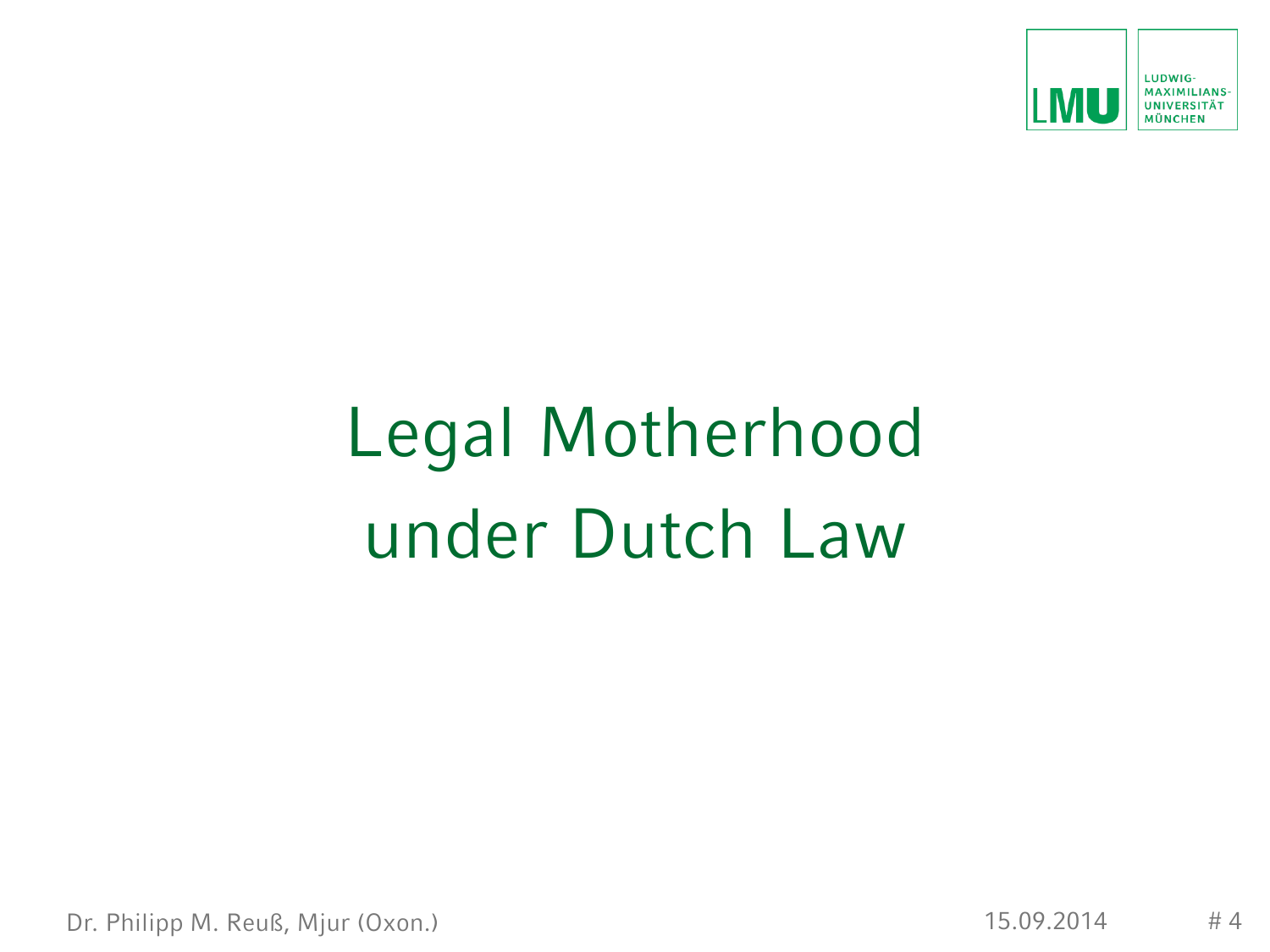Legal Motherhood under Dutch Law (1)



- New law on the assignment of legal motherhood introduced in 2013
	- Wet van 25 november 2013 tot wijziging von Boek 1 van het Burgerlijk Wetboek in verbond met het juridisch ouderschap van de vrouwelijke partner van de moeder anders dan door adoptie StBl. 2013, 480, 1 ff.
	- **In force** since **1.4.2014**
- Law enables the same-sex partner of the birthmother to become a legal mother by operation of law, recognition or judicial determination
	- Recognition of social parentage
	- Equal treatment of children born into homosexual and heterosexual relationships
- No respective possibility of duo-vaderschap is provided for male couples
- "Two-parent-principle" remains valid
	- A child may only have two parents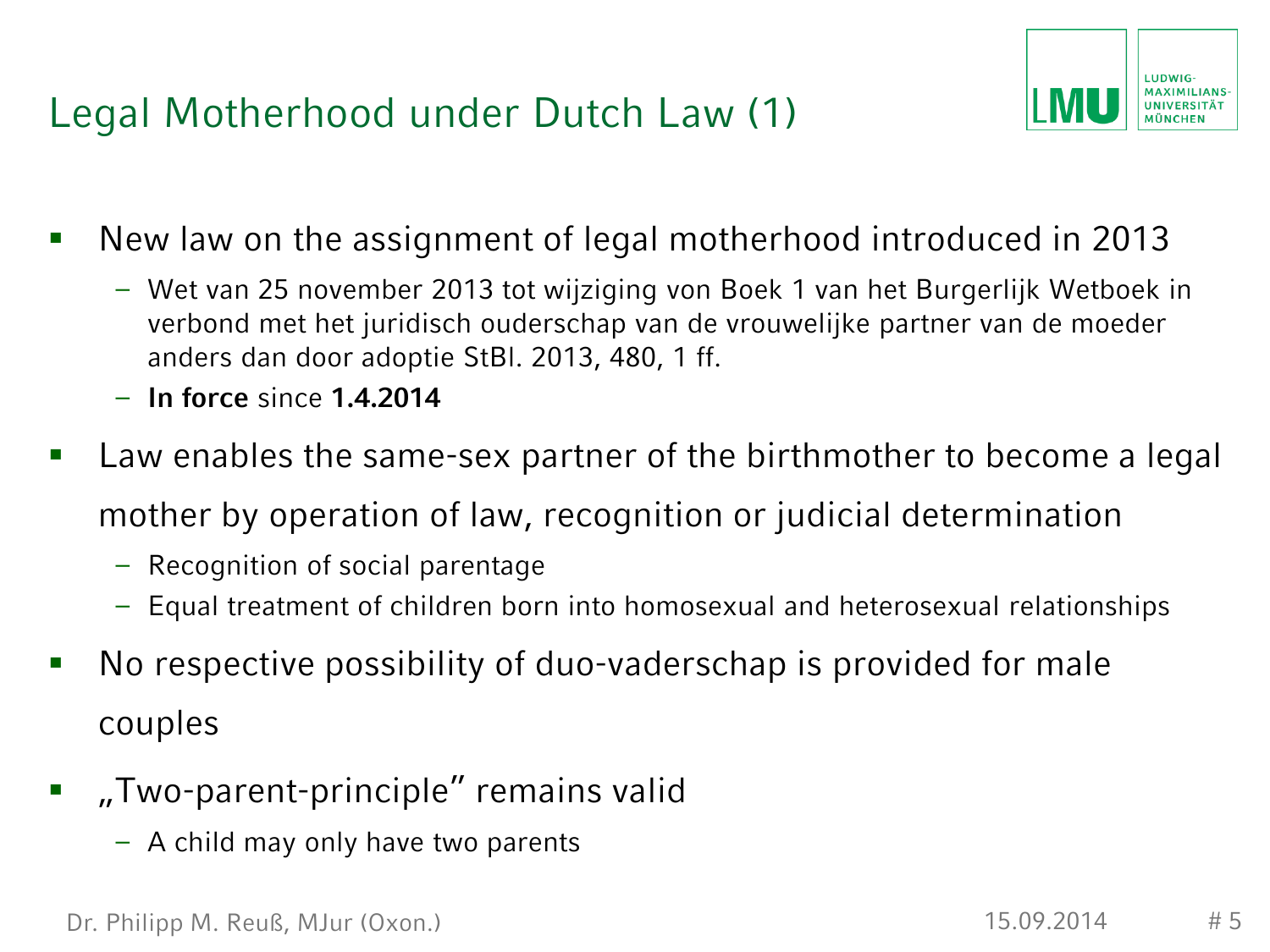#### Legal Motherhood under Dutch Law (2)





Birthmother becomes legal mother of the child by

 $\triangleright$  Operation of law, Art. 1:198(1) lit. a BW





duo-mother becomes legal mother of the child by

- $\triangleright$  Operation of law, Art. 1:198(1) lit. b BW
- Recognition of motherhood, Art. 1:198(1) lit. c BW
- $\triangleright$  Judicial determination, Art. 1:198(1) lit. d BW
- $\triangleright$  Adoption, Art. 1:198(1) lit. e BW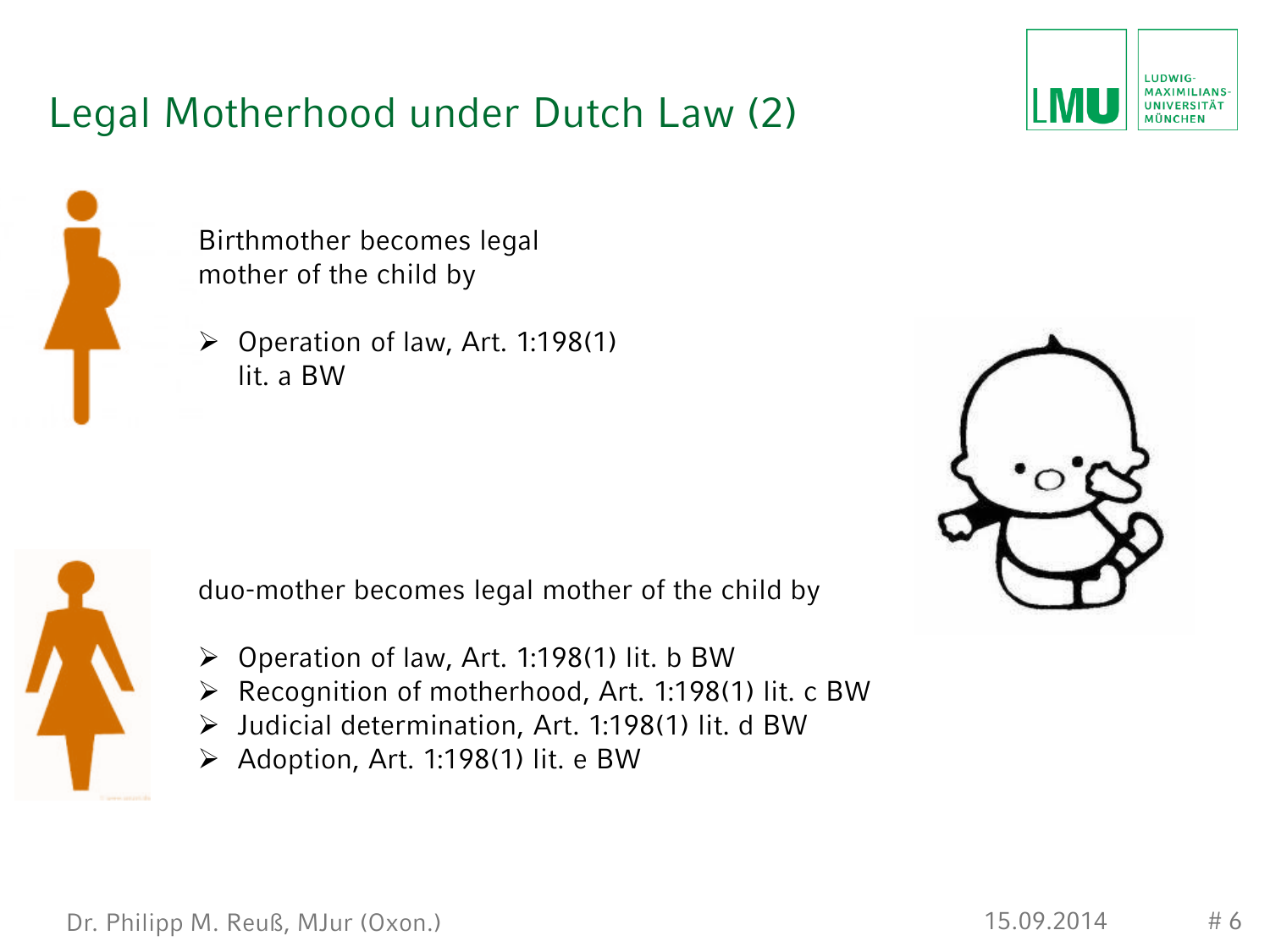

## Private International Law Aspects

Dr. Philipp M. Reuß, Mjur (Oxon.) 15.09.2014 # 7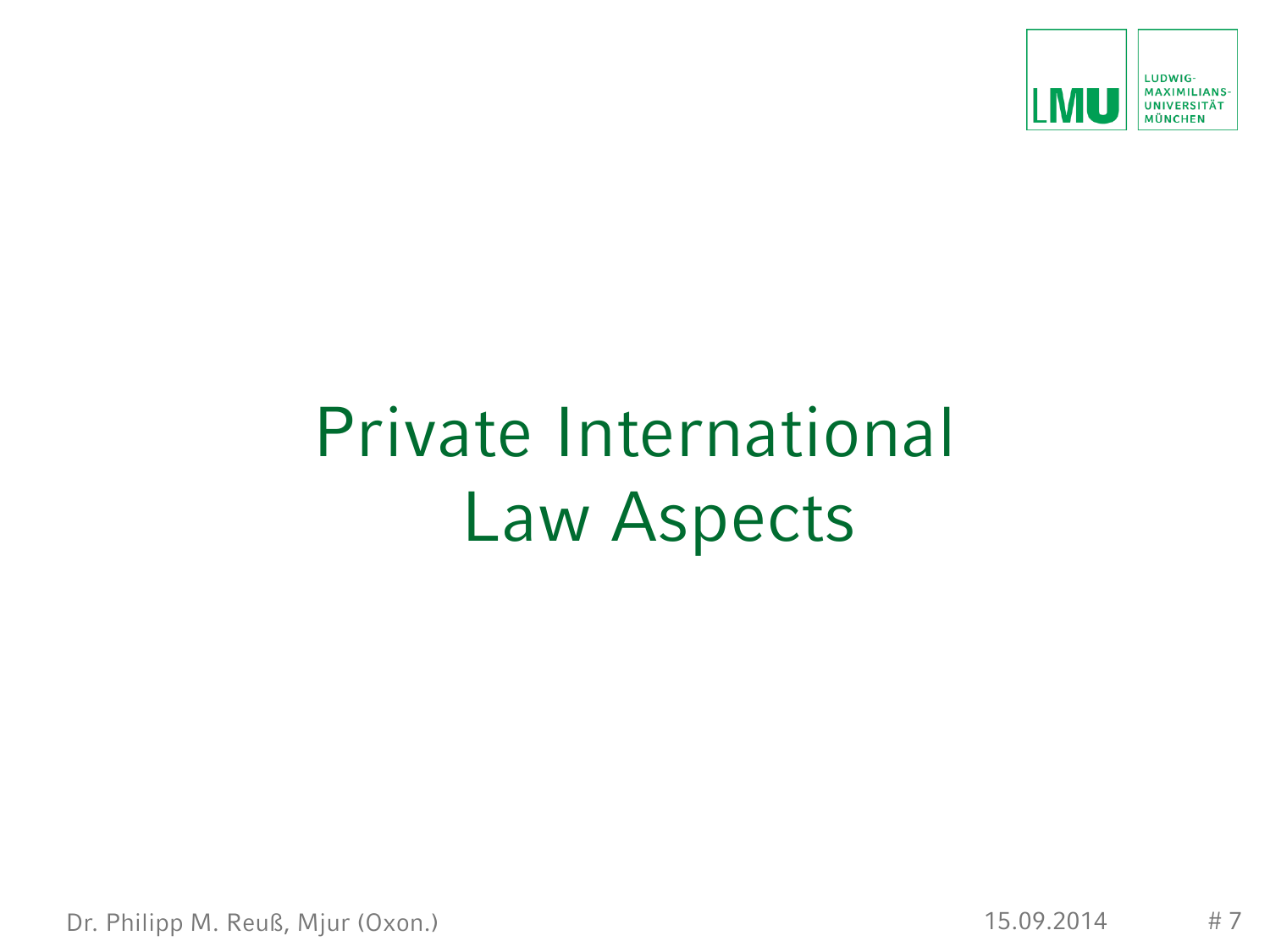#### Private International Law Aspects (1)







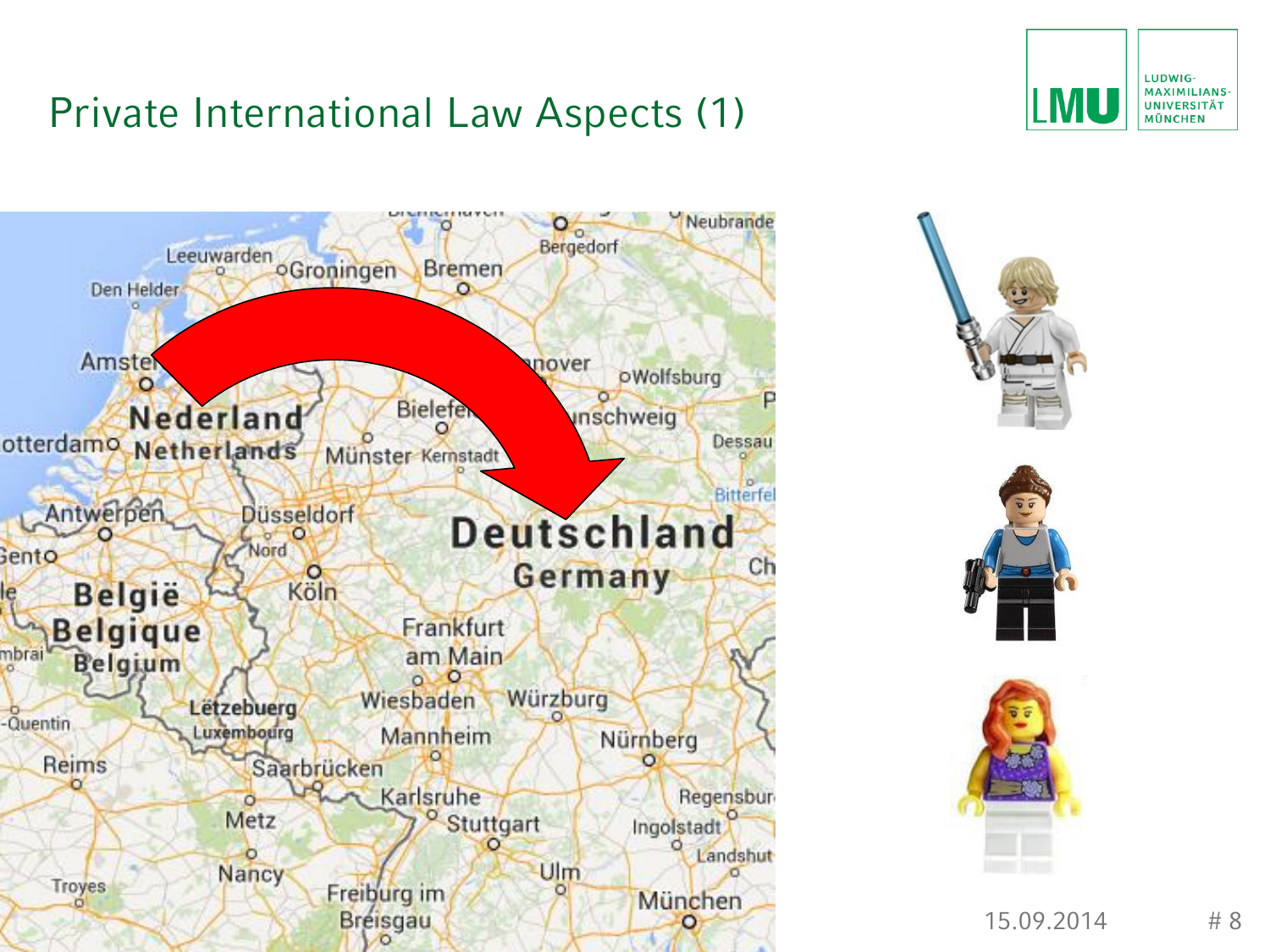Dr. Philipp M. Reuß, MJur (Oxon.) 15.09.2014 # 9

#### Private International Law Aspects (2)

- Recognition of the legal motherhood of the *birth mother*
	- $-$  Relevant PIL provision  $=$  Art. 19 (1) EGBGB
	- Alternative connecting factors determining the law applicable to kins[hip](http://img1.wikia.nocookie.net/__cb20130508042759/legostarwars/images/c/c7/Padme3.jpg)
		- 1. Law of the habitual residence of the child
		- 2. In relation to each parent, the law of the parent's nationality
		- 3. If the mother is married, the law applicable to the general aspects of the marriage at the time of the birth of the child
	- Applicable law may change (except in alternative 3)
		- $\triangleright$  General consent that parent child relationships once legally created are not to be invalidated by mere change of the applicable law
		- $\triangleright$  Method of achieving this goal is still subject to academic debate
	- Application to example case:
		- $\triangleright$  Second alternative points to Dutch law which declares the birth mother the legal mother
		- $\triangleright$  Result in line with § 1591 BGB, which also declares birth mother as legal mother
		- $\triangleright$  Recognition of the motherhood of the birth mother (+)



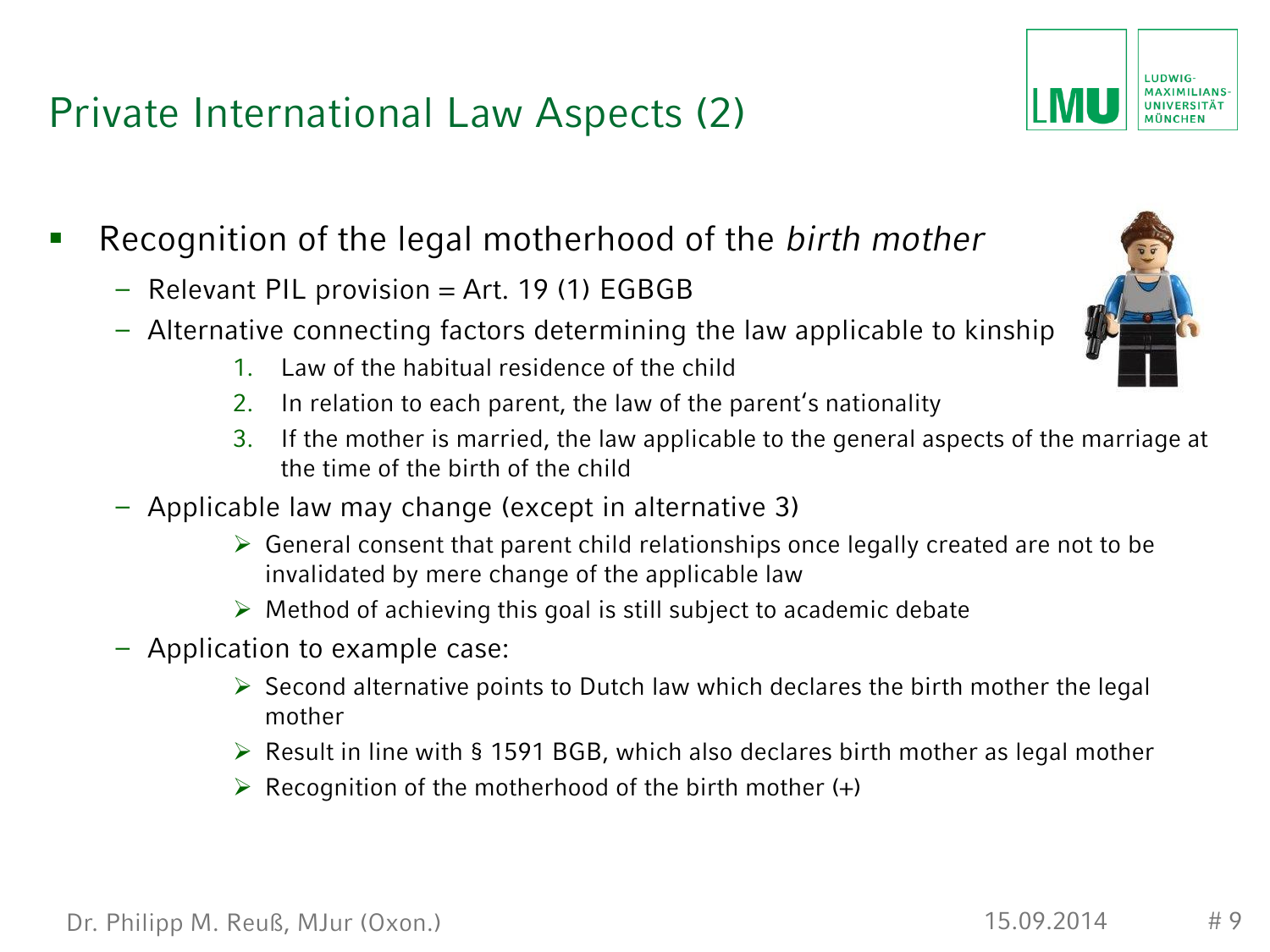#### Private International Law Aspects (3)

- Recognition of the legal motherhood of the *duo-mother* in cases of establishment **by operation of law**, Art. 1:198 lit. b BW
	- $-$  Relevant PIL provision  $=$  Art. 19 (1) EGBGB
	- Art. 19 (1) 2 EGBGB points again to the application of Dutch law
	- Public Policy Exception Art. 6 (1) EGBGB
		- $\triangleright$  Foreign law is not applied if the result of its application would be grossly contradictory to fundamental values of the German law, i.e. especially the fundamental rights of the Basic Law
		- $\triangleright$  E.g. the right of the biological, non legal father to become a legal parent of the child, Art. 6 (1) Basic Law



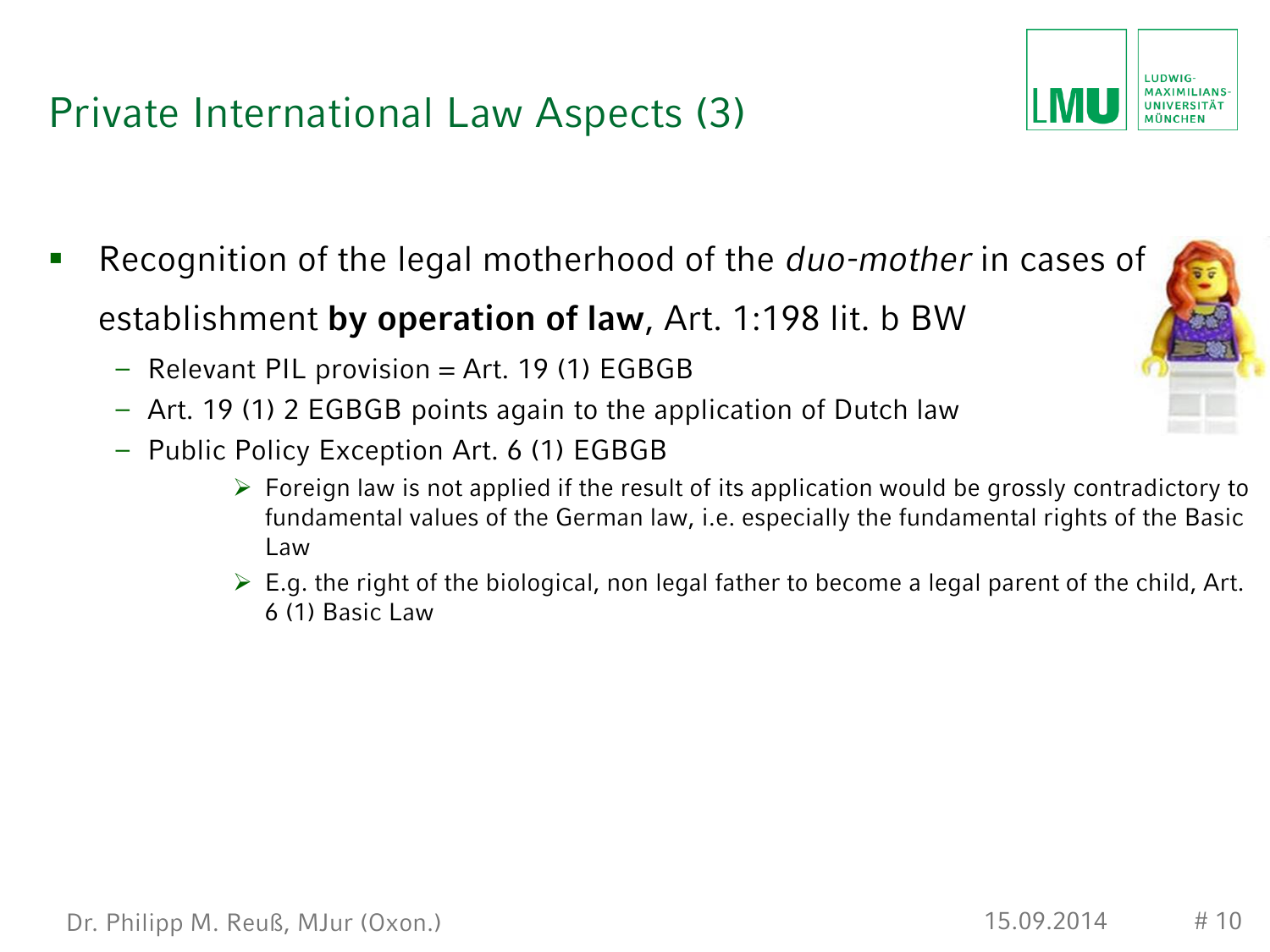#### Private International Law Aspects (4)

- Unclear, if the ex lege determination of the partner of the birth mother as legal mother will be considered a violation of public policy by German courts:
	- $\triangleright$  Concept of co-motherhood does not exist in German Law;
	- 1-Father; 1-Mother-Principle
	- ▶ See esp. OLG Celle NJW-RR 2011, 1157
	- $\triangleright$  CIEC-Convention on the establishment of maternal descent of natural children, 1962
	- $\triangleright$  Right of biological, non-legal father to become a legal parent, Art. 6 (1) BL
		- $\rightarrow$  No right of biological father to avoid the duo-motherhood under Dutch law
		- $\rightarrow$  Art. 6 (1) BL no absolute right: family life of legal parent and the child to be respected
		- $\rightarrow$  BGH NJW 2013, 2589  $\rightarrow$  sperm donor in artificial reproduction situations in the sense of § 1600 (5) BGB lacks right to avoid paternity under German law, as well
		- Art. 8 ECHR: **ECHR, 22.3.2012, 23338/09 (Kautzor/Germany)**
- $\rightarrow$  Thus, duo-motherhood by operation of law does not violate public policy
- $\rightarrow$  It is, however, unclear how German courts will decide

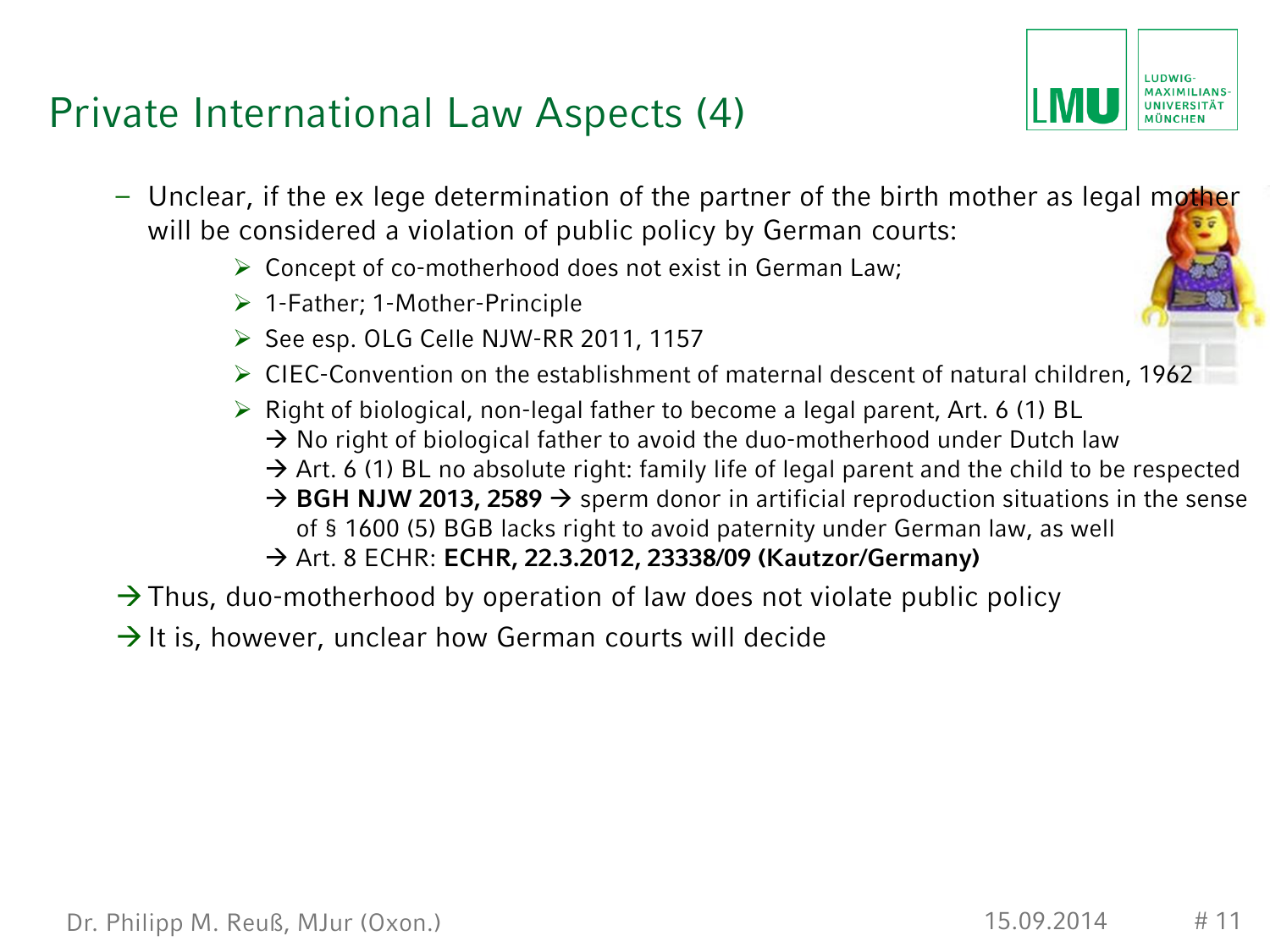#### Private International Law Aspects (5)

- Recognition of the legal motherhood of the *duo-mother* in cases of **recognition**, Art. 1:198 lit. c BW
	- $-$  Relevant PIL provision  $=$  Art. 19 (1) EGBGB
	- Art. 19 (1) 2 EGBGB points again to the application of Dutch law
	- Public Policy Exception Art. 6 (1) EGBGB
	- Unclear, if establishment of legal motherhood of the duo-mother by recognition will be considered a violation of public policy
		- $\triangleright$  Cf. considerations above
		- § 27 (2) PStG; CIEC-Convention 1962; see OLG Celle NJW-RR 2011, 1157
		- $\triangleright$  Very limited right of biological father to avoid the duo-motherhood (see HR, 12.11.2004 NJ 2005, 248)
	- $\rightarrow$  Thus, duo-motherhood by recognition only violates public policy in cases (excluding artificial reproductions in the sense of § 1600 (5) BGB) where no family life exists between duo-mother and child and the biological, non-legal father is denied a right to avoid the duo-mother's parentage
	- $\rightarrow$  It is, however, unclear how German courts will decide



LUDWIG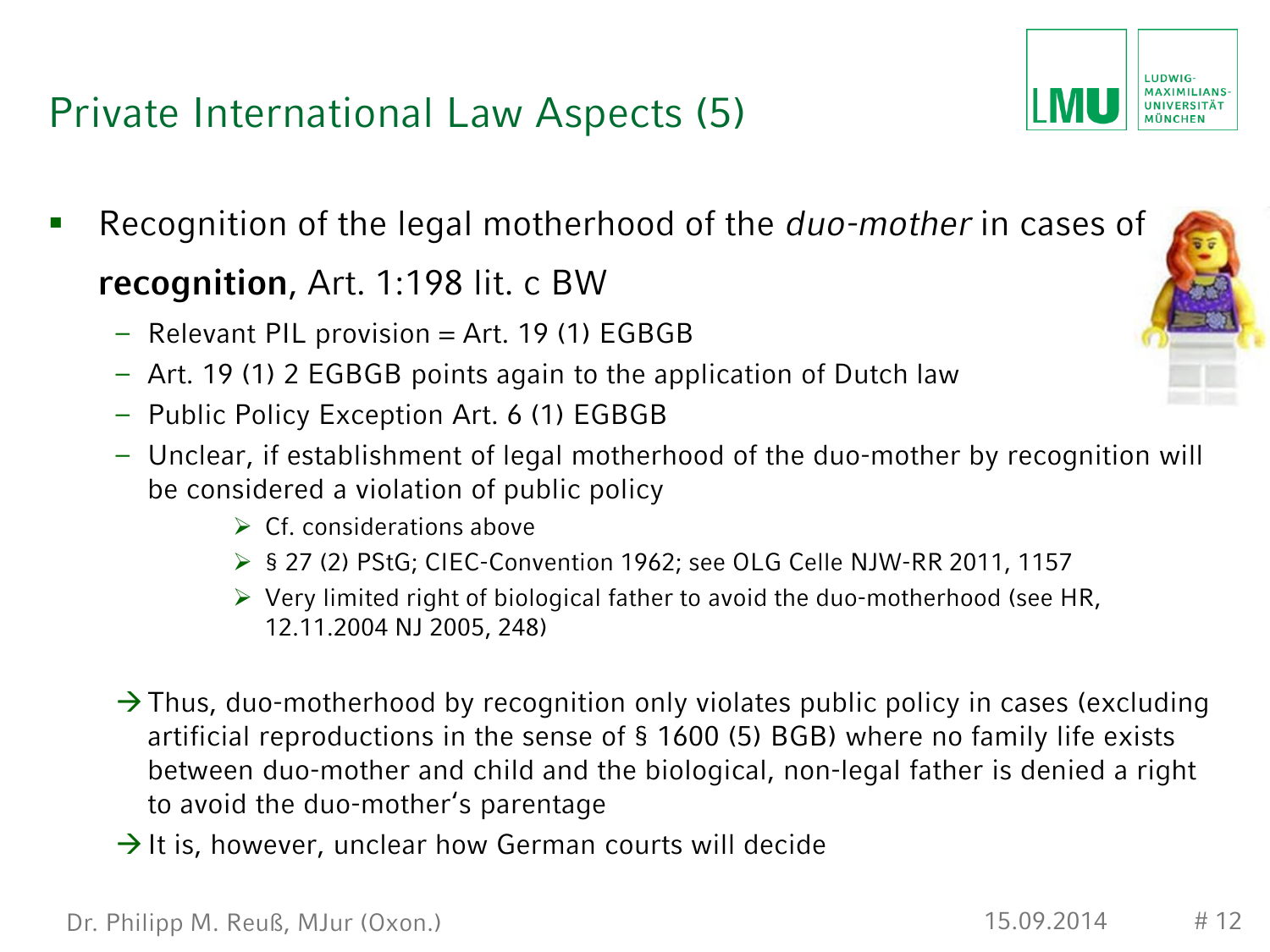#### Private International Law Aspects (6)

- Recognition of the legal motherhood of the *duo-mother* in cases of **judicial determination**, Art. 1:198 lit. d BW
	- $-$  Relevant provision  $=$  § 108 FamFG as there is a court decision
	- Recognition without special proceeding
	- Public Policy Exception based in § 109 (1) Nr. 4 FamFG
	- Unclear, if duo-motherhood by judicial determination will be considered a violation of public policy
		- $\triangleright$  Cf. Considerations above
		- $\triangleright$  No right of biological father to avoid the duo-motherhood
	- $\rightarrow$  Thus, duo-motherhood by judicial determination only violates public policy in cases (excluding artificial reproductions in the sense of § 1600 (5) BGB) where no family life exists between duo-mother and child and the biological, non-legal father is denied a right to avoid the duo-mother's parentage
	- $\rightarrow$  It is, however, unclear how German courts will decide



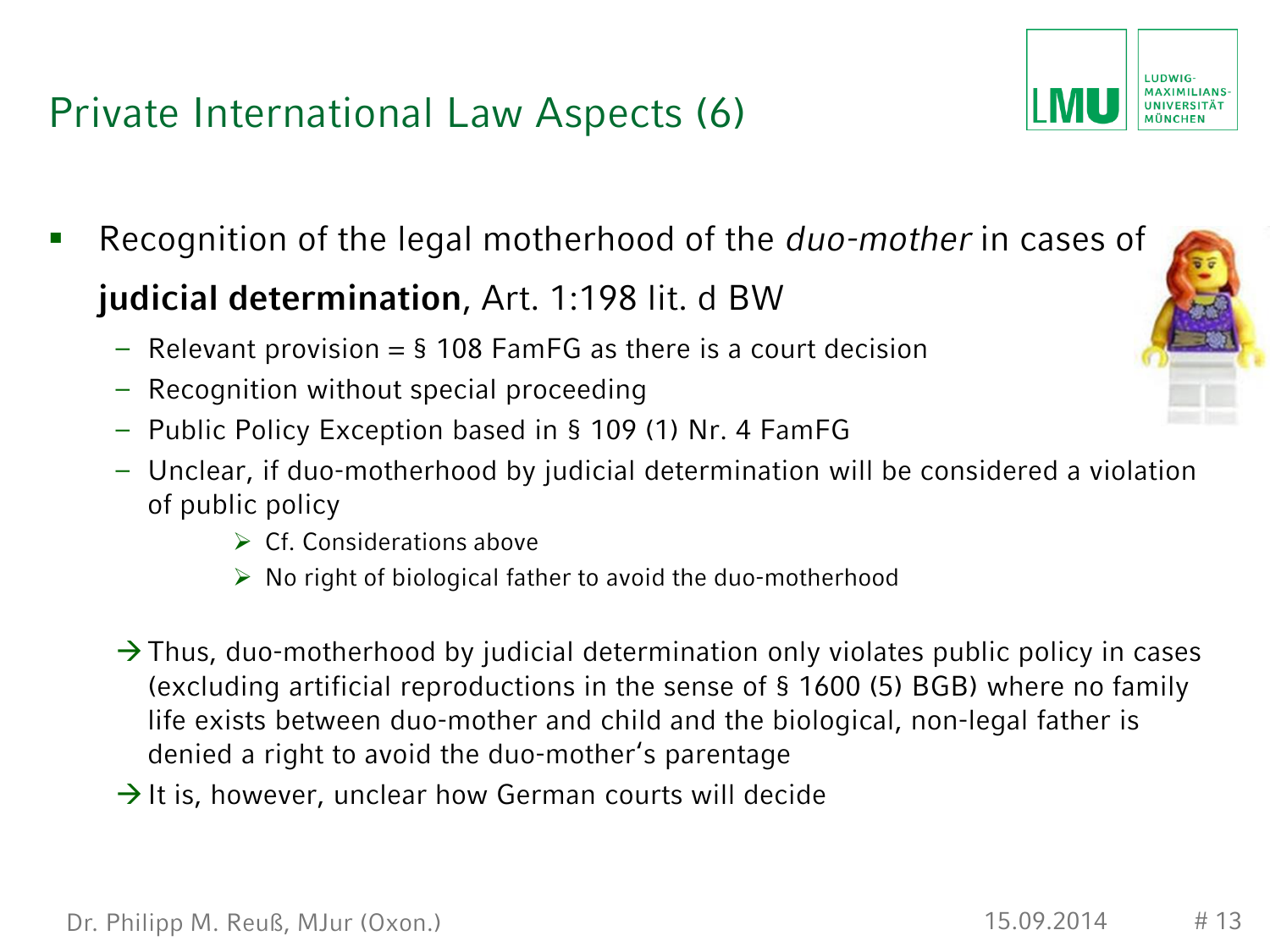Private International Law Aspects (7)

- Recognition of the legal motherhood of the *duo-mother* in cases of **adoption**, Art. 1:198 lit. e BW
	- $-$  Relevant provision  $=$  § 108 FamFG as there is a court decision
	- Recognition without special proceeding
	- Public Policy Exception § 109 (1) Nr. 4 FamFG
	- Unclear, if the ex lege determination of the partner of the birth mother as legal mother will be considered a violation of public policy
		- $\triangleright$  Cf. considerations above
		- $\triangleright$  Same-sex couples have adoption rights under German law
	- $\rightarrow$  This form of duo-motherhood is not a violation of public policy
	- $\rightarrow$  It is rather likely that German courts will recognise the so established parent-childrelationship